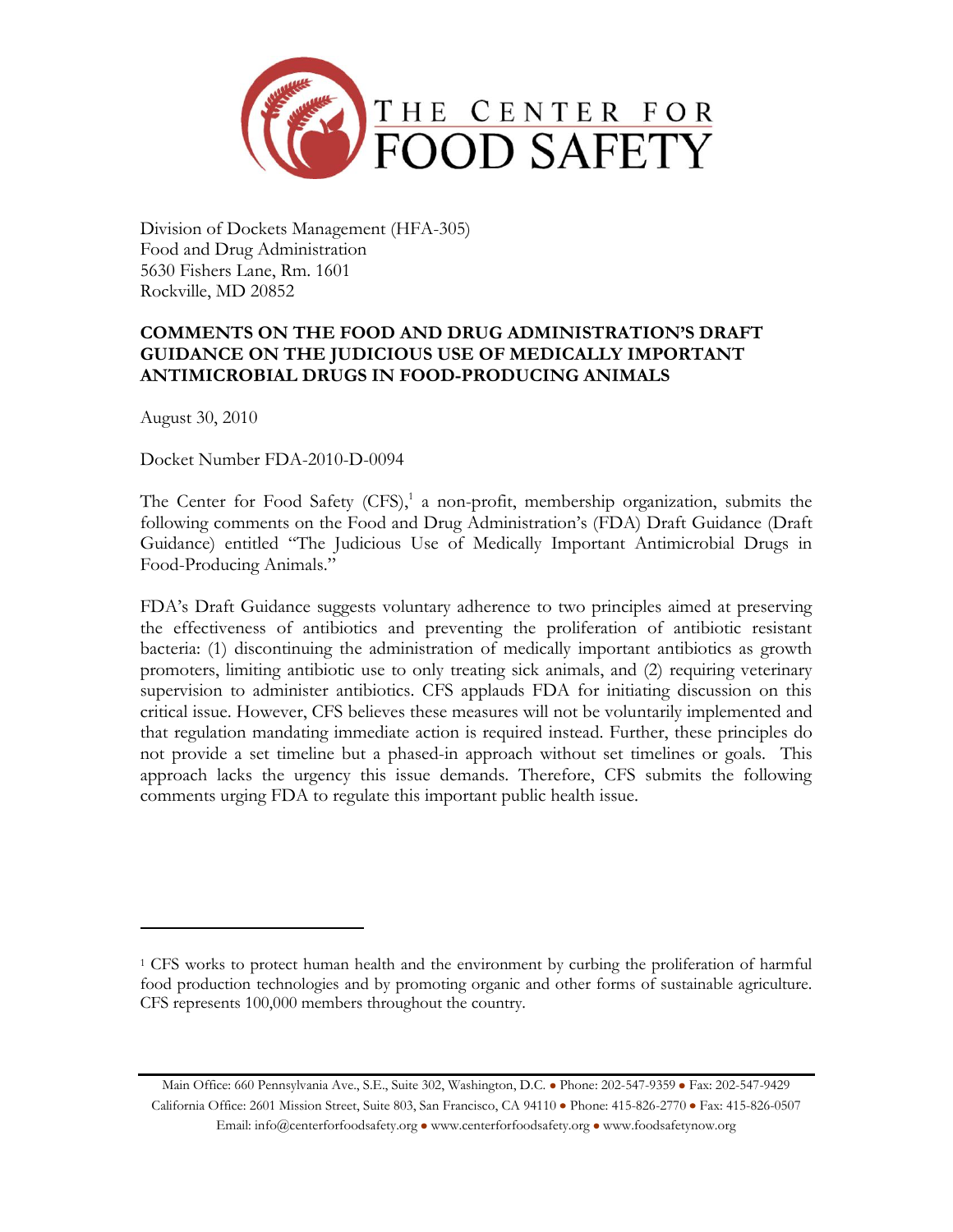#### **INTRODUCTION**

 $\overline{\phantom{a}}$ 

In human medicine, antibiotic use is generally confined to treatment of illness. Yet, on many industrial food-animal farms in the US, antibiotics and other antimicrobials (drugs that kill microorganisms like bacteria) are often routinely administered to healthy animals in order to speed growth and to compensate for unsanitary conditions.<sup>2</sup> In fact, an estimated 70 percent of antibiotics produced in this country are used in animal agriculture for these nontherapeutic purposes, without any requirement for veterinary consultation or prescription. This amount is more than four times the amount of drugs used to treat human illness.<sup>3</sup>

The significant non-therapeutic use of antibiotics in food animal production creates an environment in which bacteria, exposed to antibiotics at low doses for prolonged periods, can develop antibiotic resistance, a dangerous trait enabling bacteria to survive and grow instead of being inhibited or destroyed by the rapeutic doses of a drug.<sup>4</sup> This resistance reduces the effectiveness of important antimicrobials in human medicine.

Scientific understanding of antibiotic resistance is growing. "Researchers believe these organisms acquire resistance to antibiotics while in an animal; the resistant strain is then passed to humans through food or through direct contact with animals or animal waste. In addition to this direct transfer of antibiotic resistant organisms, some research indicates that the use of antibiotics in food animals may reduce the effectiveness of related antibiotics when used to treat humans."<sup>5</sup>

Unsanitary conditions and other components of industrialized animal agriculture feed the need for non-therapeutic antimicrobials. Ralph Loglisci of the Center for a Livable Future argues that industry is "lumping the use of antibiotics to make up for poor living conditions and animal husbandry in the same therapeutic category.<sup>16</sup> According to Joshua M. Sharfstein, the FDA's principal deputy commissioner, antibiotics should be used only to protect the health of an animal, not to help it grow or improve the way it digests its feed. He went as far as to call the problem "an urgent public health issue," noting that in order "[t]o

<sup>2</sup> *Avoiding Antibiotic Resistance: Denmark's Ban on Growth Promoting Antibiotics in Food Animals*, PEW CHARITABLE TRUSTS (Pew Report on Antibiotics), *available at*

www.saveantibiotics.org/resources/DenmarkExperience.pdf.

<sup>3</sup> *Antibiotic Resistance and Food Safety*, UNION OF CONCERNED SCIENTISTS (Nov. 12, 2009), *available at* [http://www.ucsusa.org/food\\_and\\_agriculture/solutions/wise\\_antibiotics/food-safety](http://www.ucsusa.org/food_and_agriculture/solutions/wise_antibiotics/food-safety-antibiotics.html)[antibiotics.html.](http://www.ucsusa.org/food_and_agriculture/solutions/wise_antibiotics/food-safety-antibiotics.html)

<sup>4</sup> *Report on Infectious Diseases*, WORLD HEALTH ORGANIZATION, at Chapter 3 (2000)(2000 WHO Report on Infectious Diseases), *available at* http://www.who.int/infectious-diseasereport/2000/index.html.

<sup>5</sup> *The Agricultural Use of Antibiotics and Its Implications for Human Health*, GOVERNMENT ACCOUNTING OFFICE (April 1999)(1999 GAO Report on Antibiotics).

<sup>6</sup> Ralph Loglisci, *Antibiotic Resistance in Food Animals: FDA Takes Strong Stance, But Public Health May Remain at Risk Until Congress Acts*, CENTER FOR A LIVABLE FUTURE (July 6, 2010), *available at* http://www.livablefutureblog.com/2010/07/antibiotic-resistance-in-food-animals-fda-takes-strongstance-but-public-health-may-remain-at-risk-until-congress-acts/.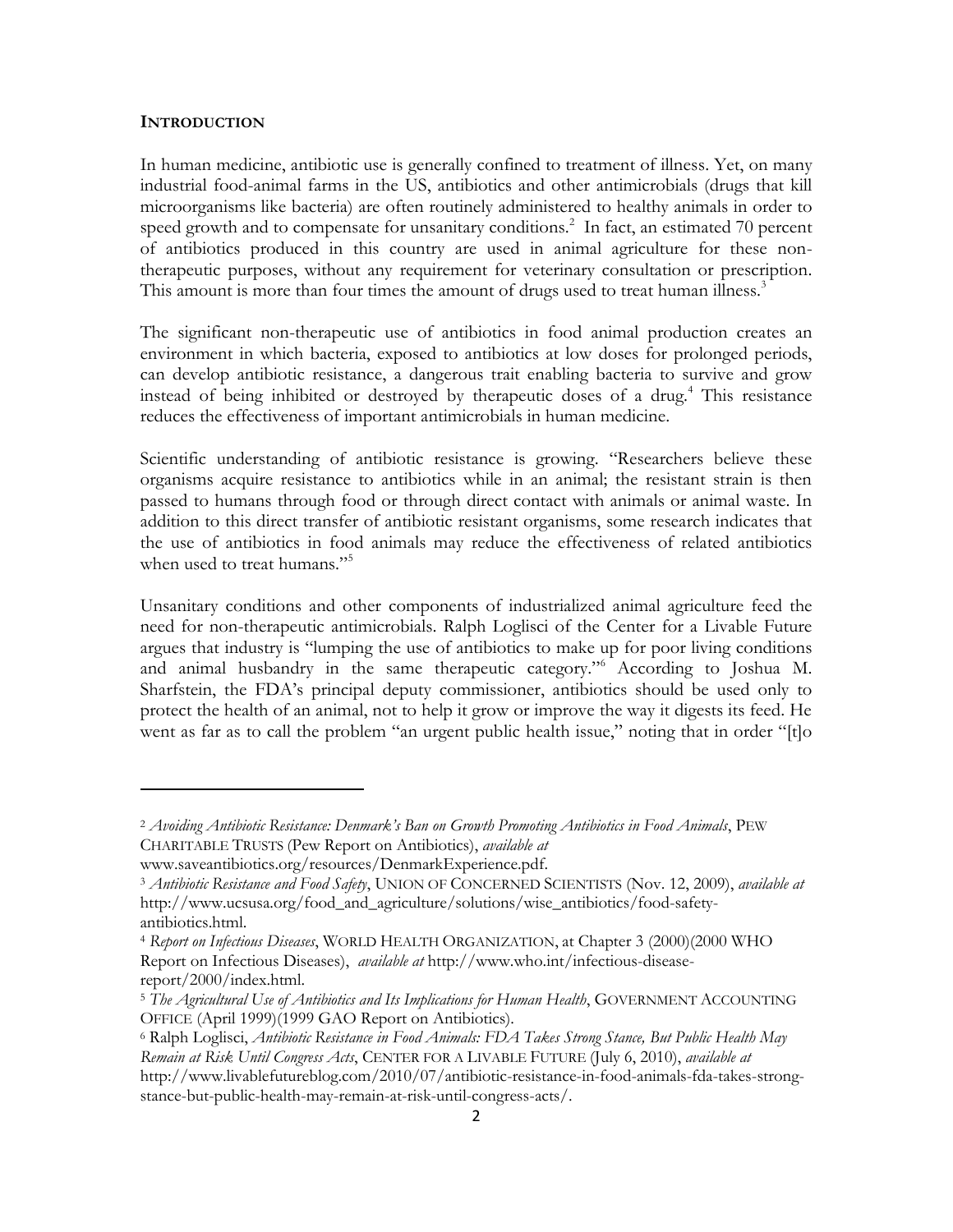preserve the effectiveness [of antibiotics], we simply must use them as judiciously as possible."<sup>7</sup>

In 2009 CFS, along with the Institute for Agriculture and Trade Policy, petitioned FDA to ban the use of arsenic-based antimicrobials in food animals.<sup>8</sup> Arsenic-based antimicrobials are just one form of antimicrobials potentially dangerous to human health and the environment. Now, FDA is faced with another public health threat from a different class of antimicrobials, those important for human health. FDA must reconsider the use of all antimicrobials in animal agriculture where the use of such drugs impacts human health or the environment.

#### **I. STATUTORY AND REGULATORY AUTHORITY**

Pursuant to the Federal Food, Drug and Cosmetics Act (FFDCA), and as explained below, FDA has a statutory duty to withdraw New Animal Drug Applications (NADA) for nontherapeutic uses of antimicrobial drugs used in food animals.

The FFDCA defines a "new animal drug" as "*any* drug intended for use for animals other than man, including any drug intended for use in animal feed..."<sup>9</sup> Antimicrobials used in animal agriculture are "new animal drugs." The FDA must withdraw approval of an NADA when a drug is found to be unsafe.<sup>10</sup> Under the FFDCA  $$360(b)$ , the Secretary shall, after due notice and opportunity for hearing to the applicant, issue an order withdrawing approval of a new animal drug if the Secretary finds:

- A. "[E]xperience or scientific data show that such drug is unsafe for use under the conditions of use upon the basis of which the application was approved or the condition of use authorized under subsection  $(a)(4)(A);$ <sup>11</sup>
- B. New evidence, tests, or methods developed since approval of the application show that the drug is not safe for use "under the conditions of use upon the basis of which the application was approved,"<sup>12</sup> or
- C. New information, combined with the evidence available at the time the application was approved show a "lack of substantial evidence that such drug will have the effect

<sup>7</sup> Lyndsey Layton, *FDA seeks less use of antibiotics in animals to keep them effective for humans,* WASH. POST, Jun. 9, 2010, *available at* http://www.washingtonpost.com/wp-dyn/content/article/2010/06/28/ AR2010062804973.html.

<sup>8</sup> *Citizen Petition Seeking Withdrawal of Approval of Roxarsone and Certain Other Arsenical Additives in Animal Feed*, CENTER FOR FOOD SAFETY & INSTITUTE FOR AGRICULTURE AND TRADE POLICY

<sup>(</sup>December 2009), *available at* http://www.healthobservatory.org/library.cfm?RefID=107024.

<sup>9</sup> 21 C.F.R. § 510.3(g) (2009) (emphasis added).

<sup>10</sup> *See* 21 U.S.C. § 360b(e)(1) (2009).

<sup>11</sup> 21 U.S.C. § 360b(e)(1)(A) (2009).

 $12$  *Id.* at (e)(1)(B).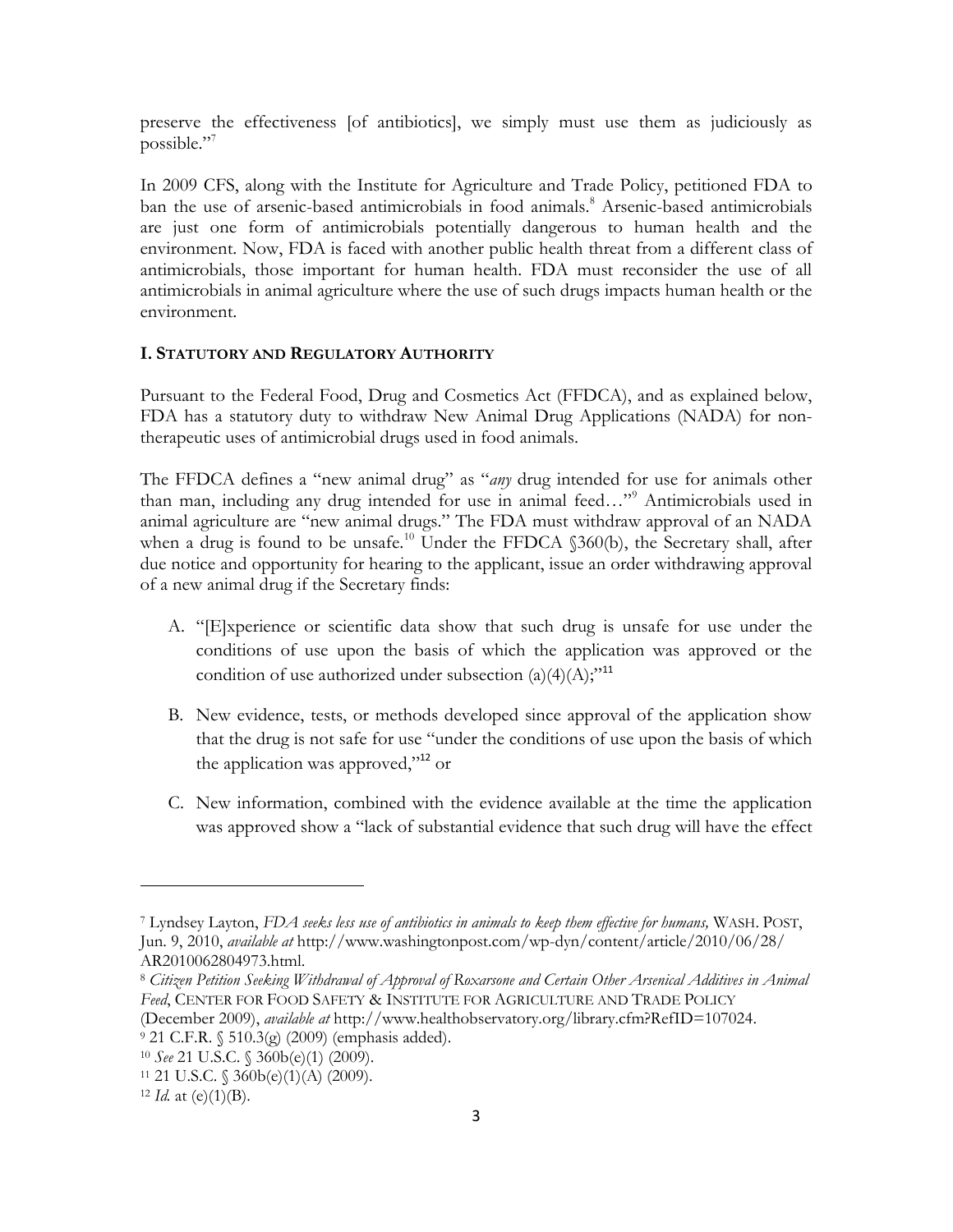it purports or is represented to have under the conditions of use prescribed, recommended, or suggested in the labeling thereof."<sup>13</sup>

The FFDCA creates a mandatory duty to withdraw a NADA when new evidence shows an animal drug to be unsafe.<sup>14</sup> When determining whether a new animal drug (or category of new animal drugs) must be withdrawn for safety purposes, two issues are considered: whether there is a reasonable basis from which serious questions about the safety of the new animal drug may be inferred and whether the use of the new animal drug under the approved conditions is shown to be safe.<sup>15</sup>

Once withdrawal procedures are initiated, the Center for Veterinary Medicine has the "initial burden of producing new evidence that raises serious questions about the ultimate safety" of the new animal drug.<sup>16</sup> When this threshold burden is met, the manufacturer is required to demonstrate the safety and efficacy of the drug.<sup>17</sup>

New scientific evidence, in addition to four decades of international research regulation and caution (see Part II), prove that the use of medically-important antimicrobial drugs in animal agriculture is unsafe. At a minimum such use should be limited to include only veterinaryprescribed therapeutic uses.

## **II. THE NON-THERAPEUTIC USE OF MEDICALLY IMPORTANT ANTIMICROBIALS IN FOOD PRODUCING ANIMALS IS UNSAFE**

In considering whether an animal drug is safe within the meaning of FFDCA  $512(e)(1)(b)$ the "typical issue for the FDA is not the absolute safety of a drug...the issue for the FDA is whether to allow sale of the drug, usually under specific restrictions. Resolution of this issue inevitably means calculating whether the benefits that the drug produces outweigh the costs of its restricted use."<sup>18</sup> In other words, a product's "therapeutic benefits must outweigh its risk of harm."<sup>19</sup>

When applied to the non-therapeutic use of important human antimicrobials used in food animals, the therapeutic gain does not outweigh the risk of harm, indicating a need for withdrawal.

 $13$  *Id.* at (e)(1)(C).

<sup>14</sup> *Rhone-Poulenc, Inc. v. FDA*, 636 F.2d 750, 752-53 (D.C. Cir. 1980) (upholding FDA's order withdrawing the new animal drug approval for the use of diethylstilbestrol (DES)).

<sup>15</sup> *Proposal to Withdraw Approval of the New Animal Drug Application for Enrofloxacin for Poultry*, CTR. FOR VETERINARY MED., Docket No. 00N-1571 at 2 (Mar. 16, 2004) (Initial Decision).

<sup>16</sup> *Id.* at 5; *see also Rhone-Poulenc, Inc*., 636 F.2d at 752 (D.C. Cir. 1980).

<sup>17</sup> *Id.*

<sup>18</sup> *Hess & Clark, Div. of Rhodia, Inc. v. FDA*, 495 F.2d 975, 993-94 (D.C. Cir. 1974).

<sup>19</sup> *FDA v. Brown & Williamson Tobacco Corp*., 529 U.S. 120, 140 (2000); *citing United States v. Rutherford*, 442 U.S. 544, 555 (1979) (noting that "[t]he Commissioner generally considers a drug safe when the expected therapeutic gain justifies the risk entailed by its use.").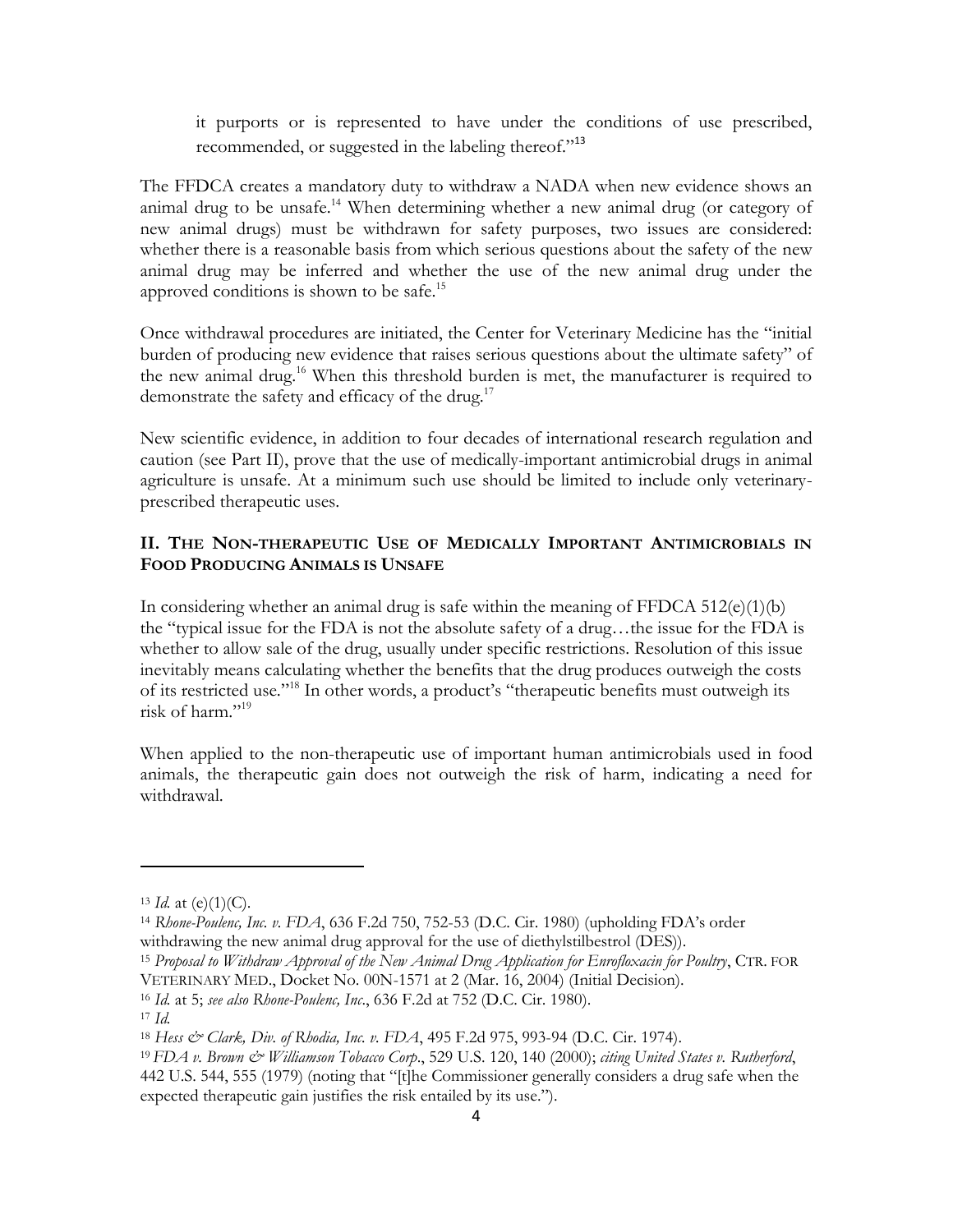A. NEW SCIENTIFIC EVIDENCE RAISES SERIOUS QUESTIONS ABOUT THE SAFETY OF USING MEDICALLY IMPORTANT ANTIMICROBIALS IN FOOD PRODUCING ANIMALS

―'Serious questions' [about the safety of a new animal drug] can be raised where the evidence is not conclusive, but merely suggestive of an adverse effect."<sup>20</sup> The scope of 'new evidence' is not limited to data developed after an NADA is approved but includes the re-evaluation or novel application of pre-existing data.<sup>21</sup>

The substantial evidence outlined in FDA's Draft Guidance, further reproduced herein, and contained in the materials submitted to the docket, suggests that the non-therapeutic dosing of antimicrobials on food animals has an adverse effect by contributing to the development of antibiotic resistant bacteria and harming human health. The CDC states that antibiotic resistance "can cause significant danger and suffering for children and adults who have common infections, once easily treatable with antibiotics."<sup>22</sup>

Antibiotic resistant bacteria are transferred from animals to humans, adversely affecting human health and threatening the efficacy of important human antibiotics. In 1998, an outbreak of DT 104, an especially virulent strain of foodborne disease that causes diarrhea, fever, abdominal cramps, and in some cases death, infected 21 people, killing one.<sup>23</sup> This infection was caused by contaminated pork. In the US, five thousand people were infected with multi drug-resistant campylobacteriosis caused by contaminated chicken. Evidence suggests that antibiotic resistant campylobacter, salmonella, and vancomycin have all been transferred from animals to humans from consumption and handling of contaminated meat.

B. FOUR DECADES OF INTERNATIONAL RESEARCH, REGULATION, AND CAUTION DEMONSTRATE THE NEED FOR REGULATION

Since the late 1960s, scientists and politicians have expressed concern that the use of antimicrobial feed additives in food animals leads to increased antimicrobial resistance and potential human health effects. FDA begins to outline this evidence in the Draft Guidance. Yet, FDA fails to include vital evidence illustrating the danger of non-therapeutic dosing of food animals. It also omits critical evidence that industrial agriculture can in fact thrive without non-therapeutic dosing.

 $\overline{\phantom{a}}$ 

<sup>20</sup> *Id.*

<sup>21</sup> *Id.*

<sup>22</sup> *Antibiotic Resistance Questions & Answers*, CENTERS FOR DISEASE CONTROL AND PREVENTION (June 30, 2009) *available at* [http://www.cdc.gov/getsmart/antibiotic-use/anitbiotic-resistance](http://www.cdc.gov/getsmart/antibiotic-use/anitbiotic-resistance-faqs.html#b)[faqs.html#b.](http://www.cdc.gov/getsmart/antibiotic-use/anitbiotic-resistance-faqs.html#b)

<sup>23</sup> *Outbreak of a Resistant Foodborne Illness*, UNION OF CONCERNED SCIENTISTS (July 18, 2003), *available at* http://www.ucsusa.org/food\_and\_agriculture/science\_and\_impacts/ impacts\_industrial\_agriculture/outbreak-of-a-resistant.html.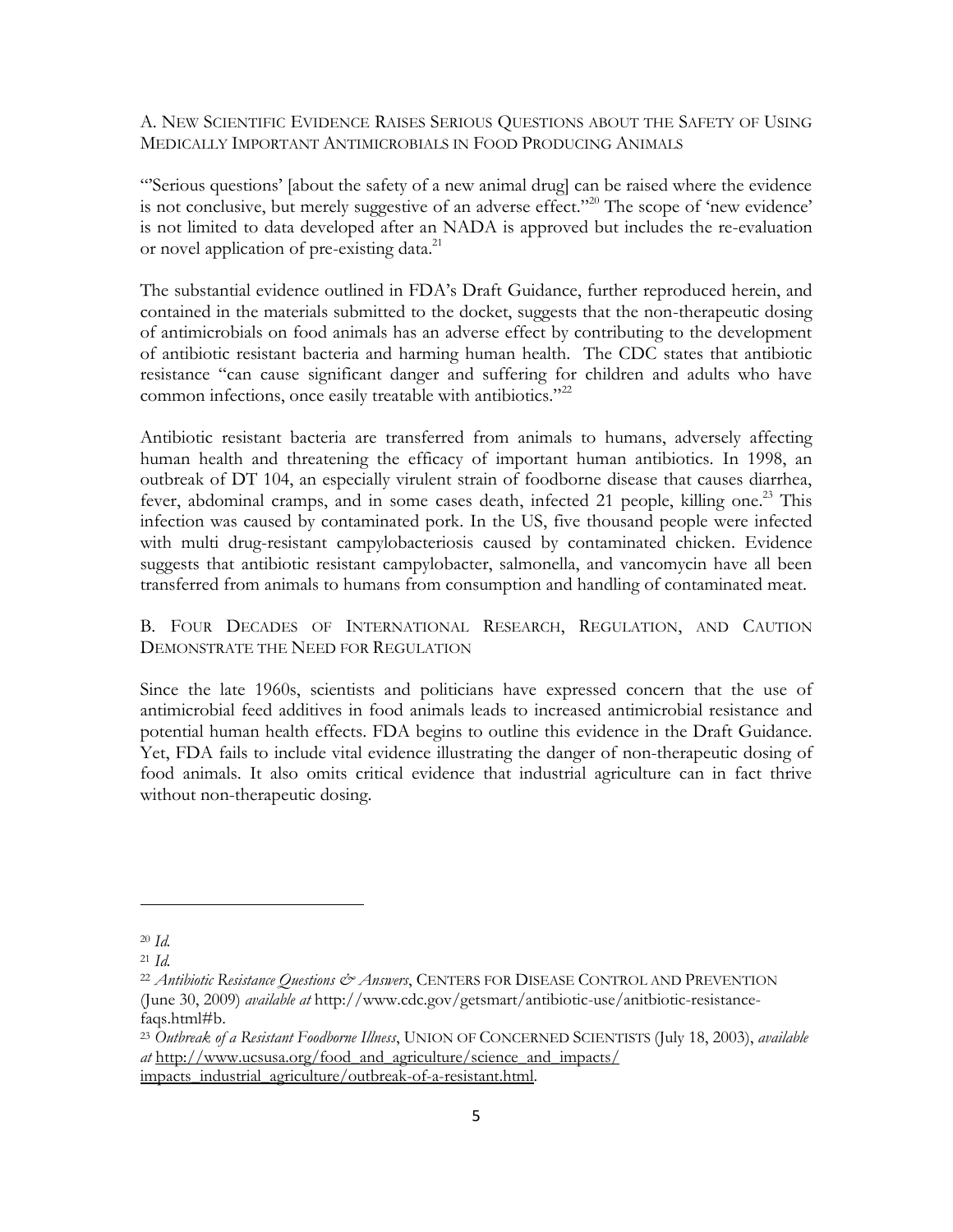1. THE 1969 UK REPORT & SUBSEQUENT BANNING OF CERTAIN ANTIBIOTICS FOR GROWTH PROMOTION

Following a prolonged outbreak of salmonella-caused illnesses in the 1960s, the United Kingdom convened a Joint Committee to determine whether to regulate the use of antibiotics in food animals.<sup>24</sup> The Committee reported that the "administration of antimicrobials in food-producing animals, particularly at sub-therapeutic levels, poses a hazard to human and animal health,<sup>25</sup> concluding antimicrobials used for therapeutic purposes in food-producing animals should remain available but only under veterinary supervision.<sup>26</sup> Based on this report, in 1971, the UK banned the use of penicillin and tetracycline for growth promotion. $27$ 

#### 2. US RESEARCH INTO EFFECTS OF NON-THERAPEUTIC USES OF CERTAIN ANTIBIOTICS

In 1970, the US assembled its own task force of scientists to review the use of antibiotics in animal feed. The FDA task force came to the same conclusion as UK's Joint Committee: prohibit the non-therapeutic administration of certain antimicrobial drugs commonly used in human clinical medicine.<sup>28</sup> This prompted FDA to undertake a massive data gathering effort. FDA required sponsors of animal administered antimicrobials to submit evidence that their product did not promote resistance.<sup>29</sup>

Based on the evidence received, FDA began proceedings to withdraw the new animal drug uses of penicillin and tetracyclines (two important human antibiotics) in animal feed in  $1977<sup>30</sup>$  Congress, however, disagreed, directing the agency to conduct further research on the matter. "Critics say that influential farm-state legislators led the opposition, at the urging of the livestock and pharmaceutical industries."<sup>31</sup> FDA delegated the suggested research.

<sup>24</sup> *Animal Legal Defense Fund Boston v. Provimi Veal Corp*., 626 F.Supp. 278, 286 (D.Mass. 1986); *citing* O. Shell, MODERN MEAT at 18 (1984).

<sup>25</sup> Draft Guidance, *The Judicious Use of Medically Important Antimicrobial Drugs in Food-Producing Animals*, CTR. FOR VETERINARY MED., US FOOD AND DRUG ADMINISTRATION at 5 ( June 28, 2010) (Draft Guidance), *available at*

http://www.fda.gov/downloads/AnimalVeterinary/GuidanceComplianceEnforcement/Guidancefo rIndustry/UCM216936.pdf (citing *Report of the Joint Committee of the Use of Antibiotics in Animal Husbandry and Veterinary Medicine* (1969)).

<sup>26</sup> Draft Guidance at 5 (citing *Report of the Joint Committee of the Use of Antibiotics in Animal Husbandry and Veterinary Medicine* (1969)).

<sup>27</sup> *Animal Legal Defense Fund Boston v. Provimi Veal Corp*., 626 F.Supp. 278, 286 (D. Mass. 1986)

<sup>28</sup> Draft Guidance at 5 (citing *Report of the Joint Committee of the Use of Antibiotics in Animal Husbandry and Veterinary Medicine* (1969)).

<sup>29</sup> *Id*.

<sup>30</sup> *Id*. at 6; *see also United States v. An Art. Of Drug Con. Of 4,680 Pails*, 725 F.2d 976, 988-89 (5th Cir. 1984).

<sup>31</sup> *Animal Legal Defense Fund Boston v. Provimi Veal Corp*., 626 F.Supp. 278, 286 (D. Mass. 1986); *citing* NY Times, Sept 16, 1984, at A1, col. 5.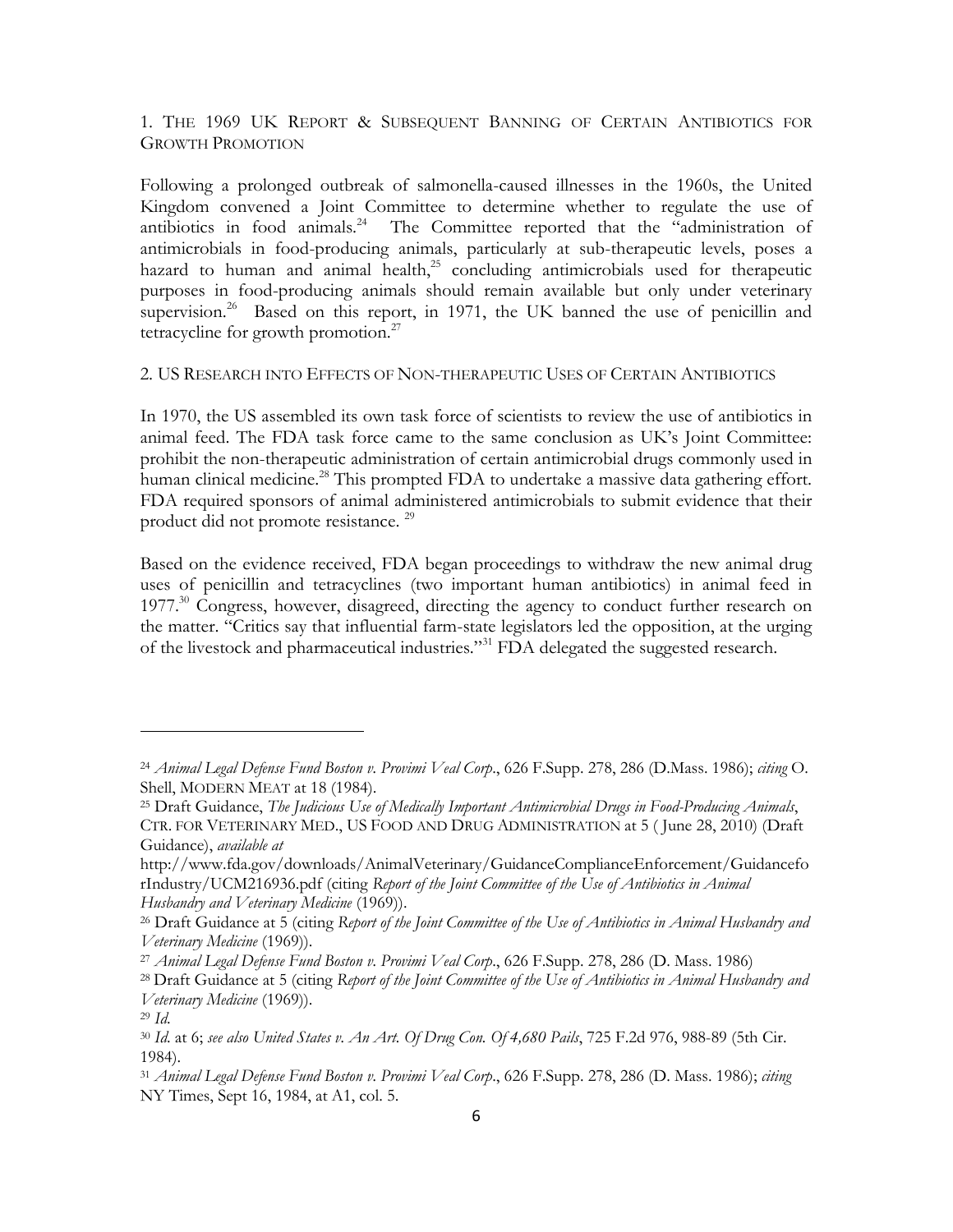FDA contracted with the National Academy of Science (NAS), the Seattle-King County Health Department, and the Institute of Medicine (IOM) to further study the issue. While the NAS report findings were not dispositive, NAS cautioned that the "lack of data linking human illness with non-therapeutic levels of antimicrobials *must not be equated with proof that the proposed hazards do not exist.*<sup>332</sup> The Seattle King study further concluded that bacteria do flow from poultry to humans during consumption.<sup>33</sup> Finally, in 1987, the IOM found a considerable body of indirect evidence implicating both the non-therapeutic use and therapeutic use of antimicrobials as a potential human health hazard.<sup>34</sup> FDA was armed with at least three new reports indicating that at a minimum, there is a risk of serious threat to human health from non-therapeutic antimicrobial use. Despite this demonstrated risk, and despite its clear implications under section 360b(e)(1)(B) (2009) of the FFDCA, FDA chose not to act.

More than ten years later, responding to a request from Congress, the Government Accountability Office (GAO) initiated another study on the use of antibiotics in agriculture.<sup>35</sup> The GAO reported that "CDC researchers believe that some antibiotics should not be used in animal feed to promote growth," and "in treating diseases, veterinarians need to ensure that they are prescribing the appropriate doses of antibiotics.<sup>356</sup>

The GAO also reported that FDA officials shared CDC's concerns about *floroquinolone*  resistance. <sup>37</sup>FDA, however, did not initiate an action to withdraw its earlier approval for *fluoroquinolones* on poultry and instead FDA approved *flouroquinolones* for use in beef cattle. 38 Eleven years later, as evidence of the dangers of the non-therapeutic use of antimicrobials continue to build, FDA is reluctant to regulate. $39$ 

In the meantime, members of the international community have adopted measures combating antimicrobial resistance. Sweden and Denmark provide two important examples. (See Appendix A)

 $\overline{a}$ 

<sup>38</sup> *Id.*

<sup>32</sup> Report, *The Effects on Human Health of Subtherapeutic Use of Antimicrobial Drugs in Animal Feeds*, NATIONAL ACADEMY OF SCIENCES (1980).

<sup>33</sup> *Surveillance of the Flow of Salmonella and Campylobacter in a Community*, COMMUNICABLE DISEASE CONTROL SECTION, SEATTLE–KING COUNTY DEPARTMENT OF PUBLIC HEALTH (1984). <sup>34</sup> Draft Guidance at 7.

<sup>35</sup> *Id.* at 8.

<sup>36</sup> 1999 GAO Report on Antibiotics.

<sup>37</sup> *Id.*

<sup>39</sup> *Id.*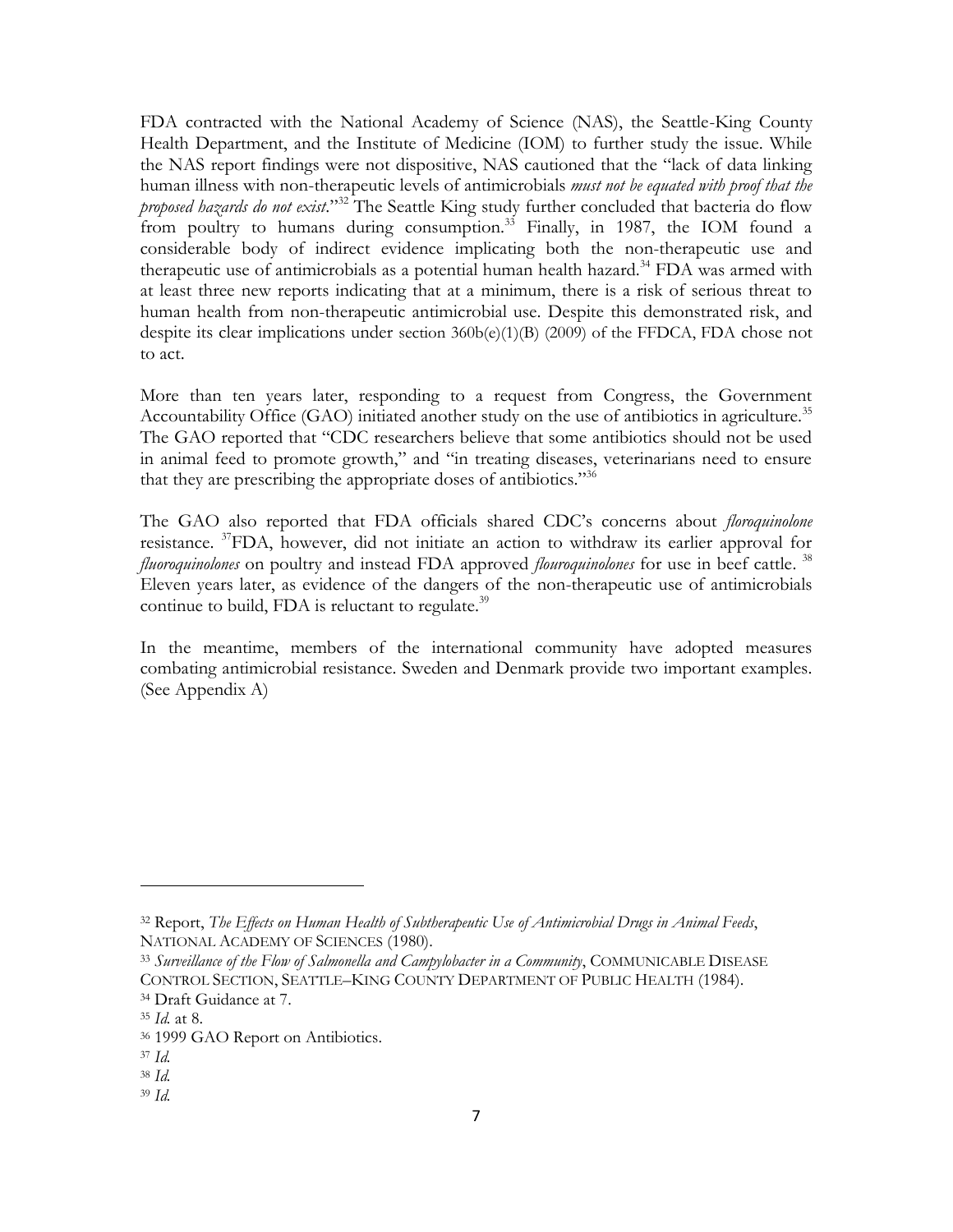3. SWEDEN'S BAN ON ANTIMICROBIAL GROWTH PROMOTERS AND ITS RESULTS ON **PRODUCTION** 

Sweden banned the use antimicrobial growth promoters [AMGP] in 1986.<sup>40</sup> The results of the Swedish ban demonstrate that is possible to achieve competitive production result without a continuous use of antibiotics as growth promoters.<sup>41</sup> In the production of slaughter pigs, specialized beef, and turkeys, no negative clinical effects were reported as a consequence of the ban.<sup>42</sup> In broiler production and piglet production, there were minimal complications.<sup>43</sup> The AMGP ban illustrated that "under good production conditions it is possible to reach good and competitive productions results for the rearing of poultry, calves and pigs without the continuous use of AMGP."<sup>44</sup> As a result of the ban, the total use of antimicrobial drugs to animals in Sweden decreased by approximately 55% from 1986 to 2001.<sup>45</sup> (Norway and Finland reported similar results.)

4. THE "DANISH EXPERIMENT": FURTHER EVIDENCE THAT BANS ON AMGP DO NOT NEGATIVELY IMPACT PRODUCTION

The Danish decision to terminate the non-therapeutic use of antimicrobials is possibly the most important illustration of the need to mandate the recommendations in the Draft Guidance. Denmark is a major food producer in Europe and the world's largest exporter of pork. <sup>46</sup> Like the US, "the Danish food animal production is industrialized, highly intensive and applies modern management principles."<sup>47</sup>

"Recognizing the potential for a health crisis,"<sup>48</sup> and "reacting to consumer concerns over food safety,"<sup>49</sup> Denmark stopped the administration of antibiotics used for growth promotion in broiler chickens and adult swine in 1998 and young swine in 1999.<sup>50</sup> Today, in order to administer antibiotics to an animal in Denmark, a valid prescription from a

<sup>40</sup> Martin Wierup, *The Swedish Experience of the 1986 Year Ban of Antimicrobial Growth Promoters, with Special Reference to Animal Health, Disease Prevention, Productivity, and Usage of Antimicrobials*, 7 MICROBIAL DRUG RESISTANCE 183 (2001).

<sup>41</sup> Martin Wierup, *The Swedish Experience of the 1986 Year Ban of Antimicrobial Growth Promoters, with Special Reference to Animal Health, Disease Prevention, Productivity, and Usage of Antimicrobials*, 7 MICROBIAL DRUG RESISTANCE 183, 189 (2001).

<sup>42</sup> *Id*.

<sup>43</sup> *Id.* <sup>44</sup> *Id.*

<sup>45</sup> *Id.*

<sup>46</sup> *Information note regarding the Danish and EU restrictions of non-therapeutical use of antibiotics for growth promotion*, MINISTRY OF FOOD, AGRICULTURE AND FISHERIES, DANISH VETERINARY AND FOOD ADMINISTRATION (Aug. 12, 2009)(Aug. 2009 Danish Veterinary and Food Admin. Information Note), *available at* http://www.uk.foedevarestyrelsen.dk/nr/rdonlyres/63497aa7-8e8a-4c6a-9c74 e56c3383f26a/0/info\_om\_vaekstfremmerforbud\_samt\_oevrige\_riskmanagement\_str\_uk.pdf.

<sup>47</sup> Aug. 2009 Danish Veterinary and Food Admin. Information Note.

<sup>48</sup> Pew Report on Antibiotics.

<sup>49</sup> Mary C. Evens and Henrik C. Wegener, *Antimicrobial Growth Promoters and Salmonella spp.,* 

*Campylobacter spp. In Poultry and Swine, Denmark*, 9 EMERGING INFECTIOUS DISEASES 489 (2007).

<sup>50</sup> Pew Report on Antibiotics.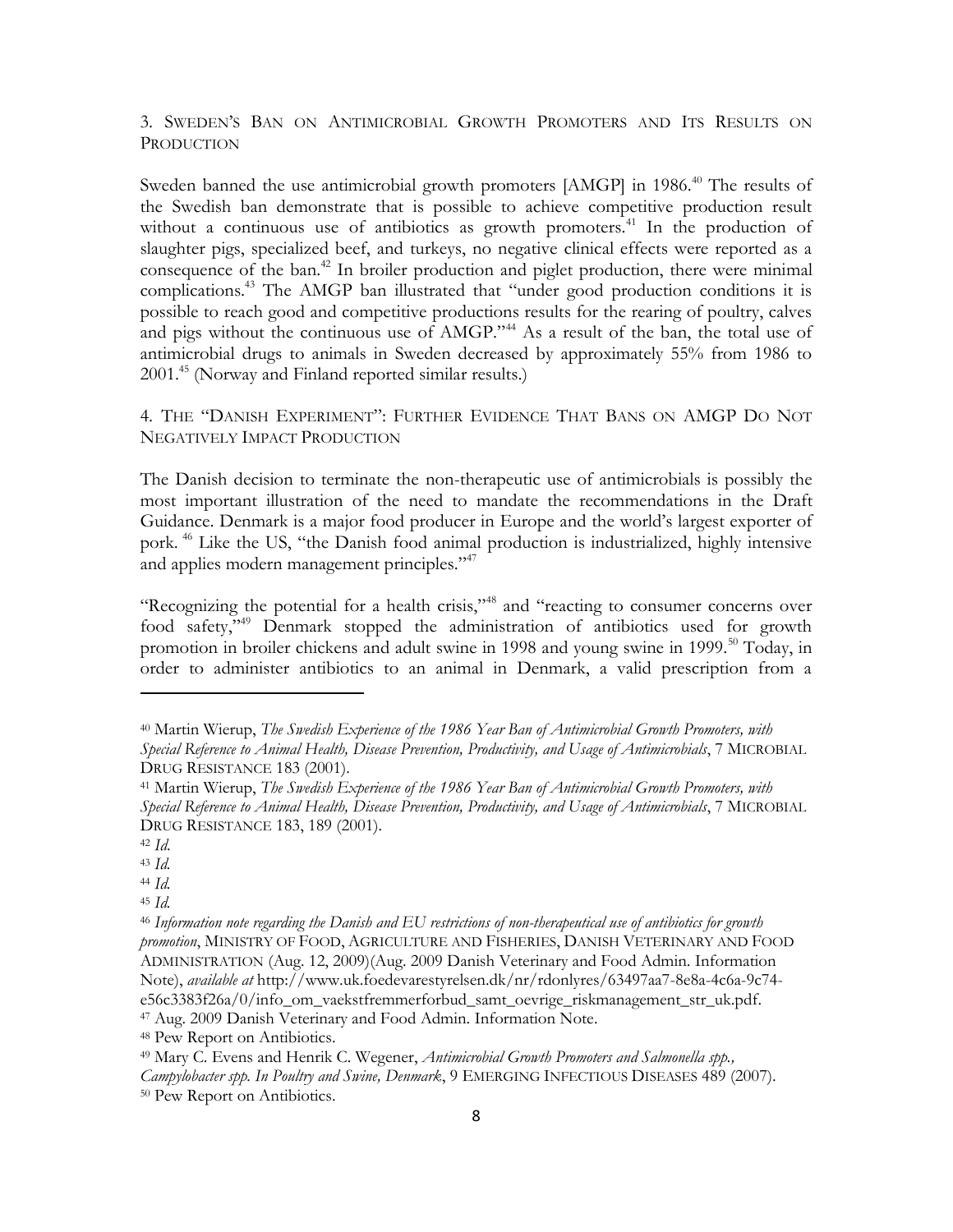veterinarian is required.<sup>51</sup> Further legitimizing the safe and effective therapeutic use of antibiotics, Denmark has a policy prohibiting veterinarians from profiting from the sale of antibiotics.

Despite critics' attempts to claim that these measures were "costly and ineffective," reports from both Denmark and outside observers plainly indicate otherwise.<sup>52</sup> Antibiotic use in Denmark has drastically declined since the ban. "From 1992, the peak of AGP [Antibiotic Growth Promoter] usage in pigs, to 2008, overall antibiotic use in swine production declined substantially—by over 50 percent—as a result of the ban on growth promoters in Denmark."<sup>53</sup>

This significant decrease in antibiotic use comes without any serious long-term effects on swine health.<sup>54</sup> "The World Health Organization found that the Danish ban reduced human health risks without significantly harming animal health or farmers' incomes." <sup>55</sup> Contrary to concerns that withdrawal of antimicrobial growth promoters would cause an increase in pathogen load, the Danish ban resulted in a decrease in *Salmonella* prevalence in broilers, chicken, swine and pork and no change in the prevalence of *Campylobacter* in broilers.<sup>56</sup>

Antibiotic resistance has also declined. Livestock and poultry production has increased since the ban, and after several years of implementation, data shows that antibiotic resistance has declined on farms and in meat.<sup>57</sup> Halting "use of different non-therapeutic antibiotic growth promoters has resulted in [a] major reduction in antimicrobial resistance as measured among several different bacterial species in food animals and food."<sup>58</sup>

### 5. THE WORLD HEALTH ORGANIZATION CALL TO ACTION

In 2003, the World Health Organization concluded that the "Danish Experiment" had "no serious negative effects," and that under conditions similar to those found in Denmark, the use of antimicrobials for the sole purpose of growth promotion can be discontinued."<sup>59</sup>

 $\overline{\phantom{a}}$ 

Denmark), *available at* http://whqlibdoc.who.int/hq/2003/WHO\_CDS\_CPE\_ZFK\_2003.1.pdf. <sup>53</sup> Pew Report on Antibiotics.

<sup>51</sup> Pew Report on Antibiotics.

<sup>52</sup> Pew Report on Antibiotics; Aug. 2009 Danish Veterinary and Food Admin. Information Note; Mary C. Evens and Henrik C. Wegener, *Antimicrobial Growth Promoters and Salmonella spp., Campylobacter spp. In Poultry and Swine, Denmark*, 9 EMERGING INFECTIOUS DISEASES 489 (2007); *and Impacts of antimicrobial growth promoter termination in Denmark: The WHO international review panel's evaluation of the termination of the use of antimicrobial growth promoters in Denmark,* WORLD HEALTH ORGANIZATION (2003)(2003 WHO Report on Impacts of Antimicrobial Growth Promoter Termination in

<sup>54</sup> Pew Report on Antibiotics.

<sup>55</sup> Pew Report on Antibiotics; *citing* 2003 WHO Report on Impacts of Antimicrobial Growth Promoter Termination in Denmark.

<sup>56</sup> Mary C. Evens and Henrik C. Wegener, *Antimicrobial Growth Promoters and Salmonella spp., Campylobacter spp. In Poultry and Swine, Denmark*, 9 EMERGING INFECTIOUS DISEASES 489, 490 (2007). <sup>57</sup> Pew Report on Antibiotics.

<sup>58</sup> 2009 Danish Veterinary and Food Admin. Information Note.

<sup>59</sup> 2003 WHO Report on Impacts of Antimicrobial Growth Promoter Termination in Denmark.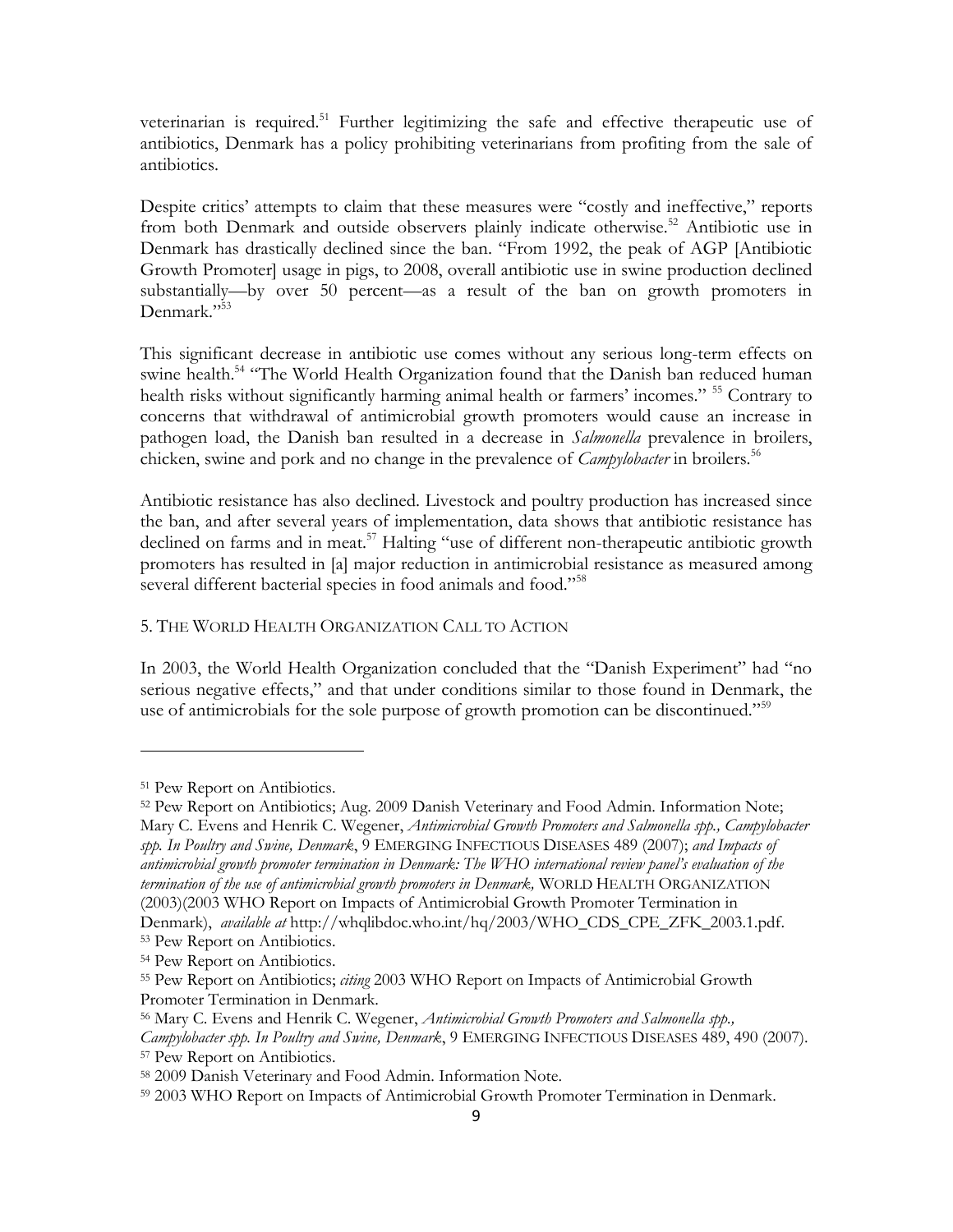The WHO also recommended a reduction in the use of antimicrobials in livestock to help tackle the development of resistant bacteria. "Growing evidence reveals the impact of drug resistance on human health. In 1997 WHO recommended antimicrobials normally proscribed for humans be prohibited as growth promoters in animals."<sup>60</sup> Additionally, WHO ―recommended that antimicrobials not be used as an alternative to high-quality animal hygiene."<sup>61</sup>

In 1998, the EU followed the WHO recommendation, banning all antimicrobials generally prescribed for the treatment of human infections as growth promoters in animals. Despite increasing incidents of illness caused by antibiotic resistant bacteria, the United States did not. $62$ 

In 2000, the WHO issued a global call to action, urging countries to rid cultivated foodstuffs of various destructive organisms.<sup>63</sup> In doing so, it stated that the "ongoing and often lowlevel dosing for growth and prophylaxis inevitably results in the development of resistance in bacteria in or near livestock."<sup>64</sup> The WHO recommended critical investments of time, effort, money, cooperation, flexibility, philanthropy, and personal commitment on the part of individuals, government, NGOs, large pharmaceutical companies, and private and public organizations to halt the spread of the growing problem of antibiotic resistance.<sup>65</sup>

Taken together, scientific research and experience indicate that the use of non-therapeutic antibiotics in food animals is unsafe and unnecessary.

## **III. VOLUNTARY MEASURES ARE INADEQUATE TO PREVENT ANTIBIOTICS RESISTANCE** —**FDA MUST REGULATE**

NADA withdrawal, FDA regulations or mandatory legislation are necessary to end the nontherapeutic use of antibiotics.<sup>66</sup> Absent a government mandate, producers are not likely to voluntarily cut their dependence on non-therapeutic use of antimicrobilas in food animals.

Unfortunately, FDA's Draft Guidance is not legally binding. A guidance is "merely a suggestion."<sup>67</sup> It is not legally binding or enforceable. "FDA's guidance documents, including

<sup>60</sup> 2000 WHO Report on Infectious Diseases, Chapter 5.

<sup>61</sup> *Id*.

 $62$  For instance, "[i]n 1998, 5 000 people in the United States learned the hard way about antimicrobial resistance when they fell ill with multi drug-resistant campylobacteriosis caused by contaminated chicken. The same drugs that eventually failed them had also been used in the poultry that turned up on their plates. 2000 WHO Report on Infectious Diseases, Chapter 3.

<sup>63</sup> 2000 WHO Report on Infectious Diseases, Chapter 3.

<sup>64</sup> *Id*.

<sup>65</sup> *Id*. at Chapter 5.

<sup>66</sup> Ralph Loglisci, *Antibiotic Resistance in Food Animals: FDA Takes Strong Stance, But Public Health May Remain at Risk Until Congress Acts*, CENTER FOR A LIVABLE FUTURE, *available at*

http://www.livablefutureblog.com/2010/07/antibiotic-resistance-in-food-animals-fda-takes-strongstance-but-public-health-may-remain-at-risk-until-congress-acts/.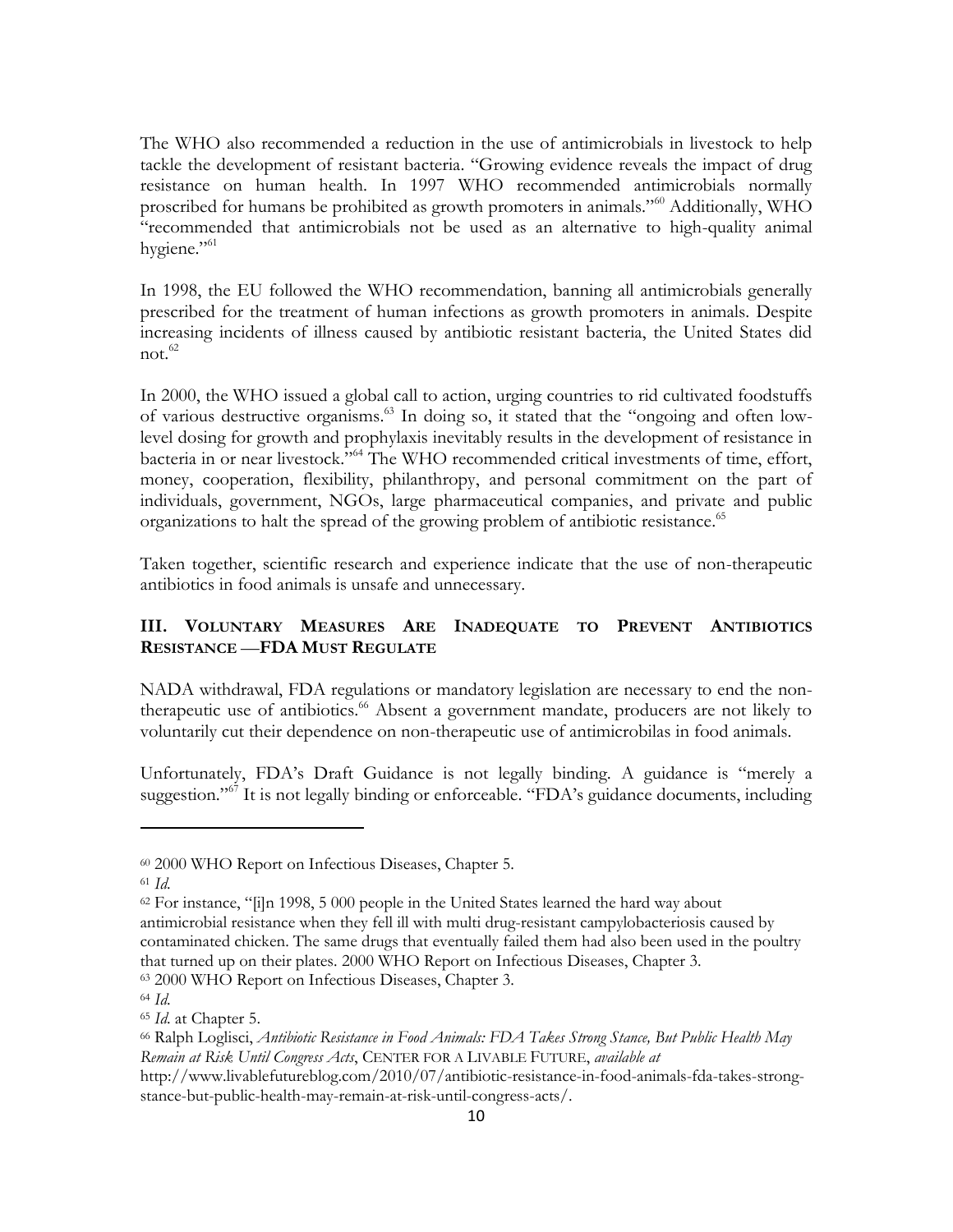this guidance, do not establish legally enforceable responsibilities. Instead, guidances describe the Agency's current thinking on a topic and should be viewed only as recommendations, unless specific regulatory or statutory requirements are cited. The use of the word ‗should' in Agency guidances means that something is suggested or recommended, but not required."<sup>68</sup>

Voluntary programs are not only unenforceable, they lack incentive for producers to comply.<sup>69</sup> Here, industrial producers are more concerned about profit than protecting public health. "Many livestock producers, such as those represented by the National Pork Producers Council, oppose any ban on certain drugs considered essential for livestock health. Many producers believe the FDA has not produced enough scientific evidence on which to base such regulation."<sup>70</sup> Industry's main fear is that "[t]his guidance could eliminate certain antibiotics that are extremely important to the health of animals.<sup> $71$ </sup> Despite decades of science and success eliminating non-therapeutic use of antibiotics in food animal production in other countries, industry advocates claim that "FDA didn't present any science on which to base this [guidance]," pointing instead to the potential "tremendous negative impact on animal health and  $\ldots$  safety of food."<sup>72</sup> Industry demands "every available tool to protect animal health. $\frac{73}{3}$ 

Recently, Deputy Commissioner Sharfstein informed the public that the guidance was a first step, and that the agency would issue new regulations if industry does not comply

 $\overline{\phantom{a}}$ 

http://www.nrdc.org/globalWarming/fmandatory.asp; George A. Kimbrell, *Governance of Nanotechnology and Nanomaterials: Principles, Regulation, and Renegotiating the Social Contract*, 37 J.L. Med. & Ethics 706, 708-710 (2009); Interim Report, NANOSCALE MATERIALS STEWARDSHIP PROGRAM (NMSP), EPA (January 2009) at 3, 27 ("The low rate of engagement in the In-Depth Program suggests that most companies are not inclined to voluntarily test their nanoscale materials."), *available at* http://www.epa.gov/oppt/nano/nmsp-interim-report-final.pdf; S. F. Hansen and J. A. Ticker, *The Challenges of Adopting Voluntary Health, Safety and Environment Measures for Manufactured Nanomaterials:*  Lessons from the Past for More Effective Adoption in the Future, 4 NANOTECHNOLOGY LAW & BUSINESS 341, 341-359 (2007).

<sup>67</sup> Draft Guidance at 2.

<sup>68</sup> *Id.*

 $69$  Two particularly salient examples are the failures of voluntary measures intended to reduce greenhouse gas emissions and voluntary nanotechnology reporting. *See, e.g.,* D. Kerret and A. Tal, *Greenwash or Green Gain? Predicting the Success and Evaluating the Effectiveness of Environmental Voluntary Agreements*, 14 Penn State Environmental Law Rev. 37 (2005) (concluding that there is "irrefutable evidence suggesting that voluntary programs may produce less actual reductions of emissions and improvement in general environmental practices, and less awareness than a command and control alternative"); *Voluntary Efforts Won't Work: Why We Need Mandatory Limits on Carbon Dioxide*, NATURAL RESOURCES DEFENSE COUNCIL (NRDC), *available at*

<sup>70</sup> *Antibiotics In Agriculture - The Real Story*, PORK Magazine, August 19, 2010, *available at* http://www.porkmag.com/news\_editorial.asp?pgID=675&ed\_id=9783.

<sup>71</sup> *FDA's Guidance Document Recommends Less Antibiotics,* NATIONAL HOG FARMER,

Jun 29, 2010, available at http://nationalhogfarmer.com/health-diseases/fda-guidance-documentrecommends-antibiotics-0629/.

<sup>72</sup> *Id.*

<sup>73</sup> *Id.*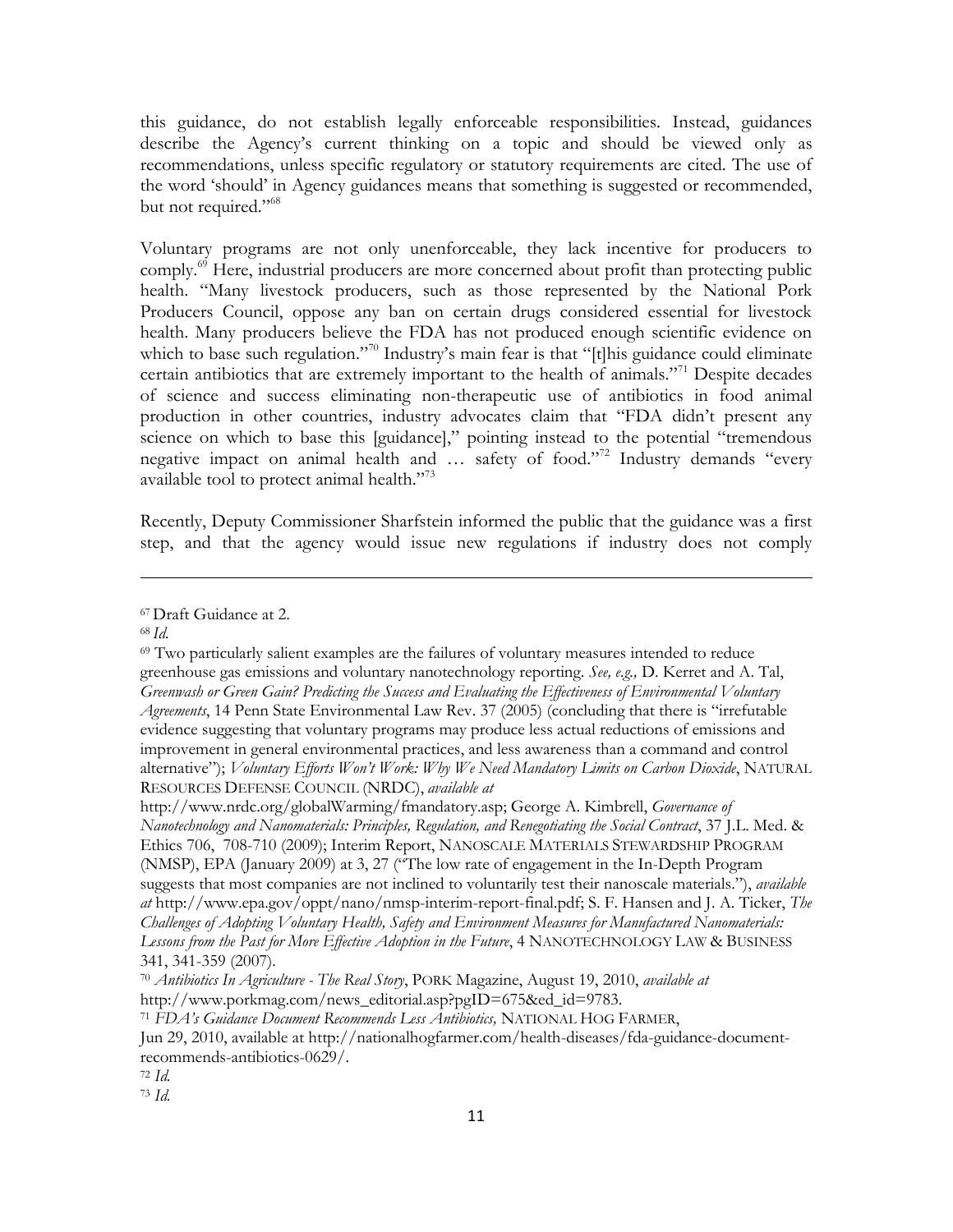voluntarily.<sup>74</sup> FDA cannot to wait for voluntary industry compliance but must immediately take whatever measures necessary to ensure that antimicrobials are only used in animal agriculture out of medical necessity and not for growth-promotion or to mask unsanitary conditions.

### A. FDA MUST REQUIRE MANDATORY VETERINARY CONSULTATION

The debate on the non-therapeutic use of antimicrobials has come out strongly in favor of veterinarian intervention in the administration of *all* antimicrobials.<sup>75</sup> In the early 1970s, the UK panel concluded that antimicrobials used for therapeutic purposes in food-producing animals *should remain available but only under veterinary supervision*. <sup>76</sup> In Denmark, a valid prescription from a veterinarian is required for the administration of antimicrobials.<sup>77</sup> The CDC also indicates that veterinarians need to ensure that they are prescribing the appropriate doses of antibiotics to treat diseases in food animals.

The Draft Guidance seeks to promote veterinary oversight or consultation for the use of medically important antimicrobial drugs in food animal production. Yet, the voluntary nature of the Guidance makes this action implausible in light of producers' belief that "animal pharmacology already is regulated and monitored by veterinarians much the same way human pharmaceuticals are monitored by physicians."<sup>78</sup> This is not the case. Human antibiotics are administered only via prescription while "[m]ost of the [animal] feed-use antimicrobial drugs are currently approved for over-the-counter use.<sup> $779$ </sup> (Draft Guidance at 17).

FDA itself argues that ensuring that veterinarians oversee the administration of antibiotics in food animals "is an important mechanism for helping to ensure appropriate use" of antibiotics in food animal production.<sup>80</sup> CFS encourages FDA to use its regulatory authority to mandate veterinary intervention and require prescriptions for the use of all antimicrobials in animal agriculture to further protect against the spread of antibiotic resistant bacteria.

## B. FDA MUST CREATE AN ENFORCEABLE TIMELINE FOR COMPLIANCE

Finally, FDA's Draft Guidance lacks suggested dates for the implementation of the proposed measures. CFS understands the necessity of a phased-in approach, but strongly

<sup>74</sup> Lyndsey Layton, *FDA seeks less use of antibiotics in animals to keep them effective for humans*, WASH. POST, Jun. 9, 2010, *available at* http://www.washingtonpost.com/wp-

dyn/content/article/2010/06/28/AR2010062804973.html.

<sup>75</sup>*Report on Discussions of the Antimicrobial Use Task Force*, AMERICAN VETERINARY MEDICAL ASSOCIATION (2009), *available at* http://www.avma.org/AUTFreport/default.asp.

<sup>76</sup> Draft Guidance at 5 (citing *1969 Report of the Joint Committee of the Use of Antibiotics in Animal Husbandry and Veterinary Medicine*).

<sup>77</sup> Pew Report on Antibiotics.

<sup>78</sup> *Antibiotics In Agriculture - The Real Story*, PORK Magazine, August 19, 2010, *available at* http://www.porkmag.com/news\_editorial.asp?pgID=675&ed\_id=9783.

<sup>79</sup> Draft Guidance at 17.

<sup>80</sup> *Id.*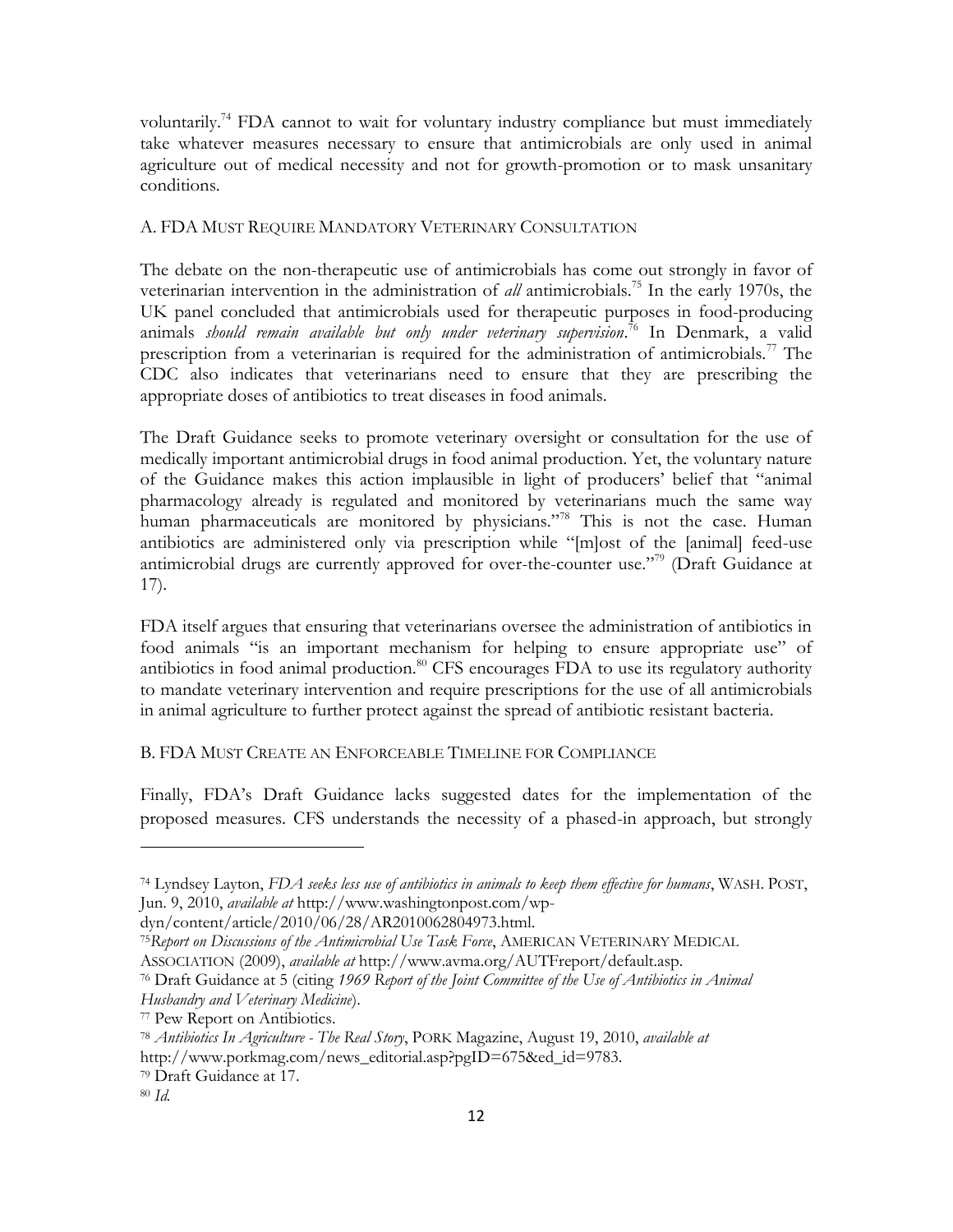believes that without deadlines, some producers will not comply.

In the EU, the progression from partial restrictions in a few countries to a comprehensive EU wide ban on growth promoters, along with limitations on antibiotics for veterinary therapeutic and prophylactic use, did not happen overnight; it took some 20 years. In part, this was because evidence of harm and harm reduction, particularly with respect to AMR pathogens, necessarily took time to accumulate. As well, however, this slow pace was because of the need to overcome opposition by farmers, who were concerned about the effects of economic competition from other countries, and who also needed time to adapt their production methods.<sup>81</sup>

Unlike the EU, the US has the benefit of over 40 years of research and several examples of successful bans in countries that employ industrial animal agriculture. A 20-year phase out is not necessary. Instead, "[a]n immediate ban on classes of antibiotics used therapeutically in humans, when used for growth promotion and prophylaxis in livestock<sup> $32$ </sup> is required. FDA has the necessary authority to require adherence to the principles in the Draft Guidance within a reasonable timeframe and ensure compliance with these principles.

# **IV. FAILURE OF FDA TO INVESTIGATE NEW EVIDENCE INDICATING THAT THE NON-THERAPEUTIC USE OF IMPORTANT HUMAN ANTIBIOTICS IS UNSAFE, ARBITRARY AND CAPRICIOUS**

In making a factual inquiry concerning whether an agency decision was "arbitrary and capricious," a reviewing court must consider whether the decision was based on a reasoned evaluation of the relevant factors and whether there has been a clear error of judgment.<sup>83</sup> An agency must cogently explain why it has made a particular decision and enable a court to conclude that it was the product of reasoned decision making.<sup>84</sup>

Scientific evidence demonstrates the adverse effects caused by the non-therapeutic use of antimicrobials in food animal production. The undeniable risk to human health outweighs any possible benefit in food animal production. It is FDA's duty to regulate or withdraw non-therapeutic uses of antimicrobials. A failure to do so is unreasoned decision making by the agency, a clear error in judgment and arbitrary and capricious agency action.

l

<sup>81</sup> Susan Holtz, *Reducing and Phasing Out the Use of Antibiotics and Hormone Growth Promoters in Canadian Agriculture*, CANADIAN INSTIT. FOR ENVIRONMENTAL LAW AND POLICY (2009) *available at* www.cielap.org/pdf/AHGPs.pdf.

<sup>82</sup> *Id.*

<sup>83</sup> *Marsh v. Oregon Natural Resources Council*, 490 U.S. 360, 378 (1989).

<sup>84</sup> *See Motor Vehicle Mfrs. Assn. v. State Farm Mut. Auto Ins. Co.,* 463 U.S. 29, 49 (1983).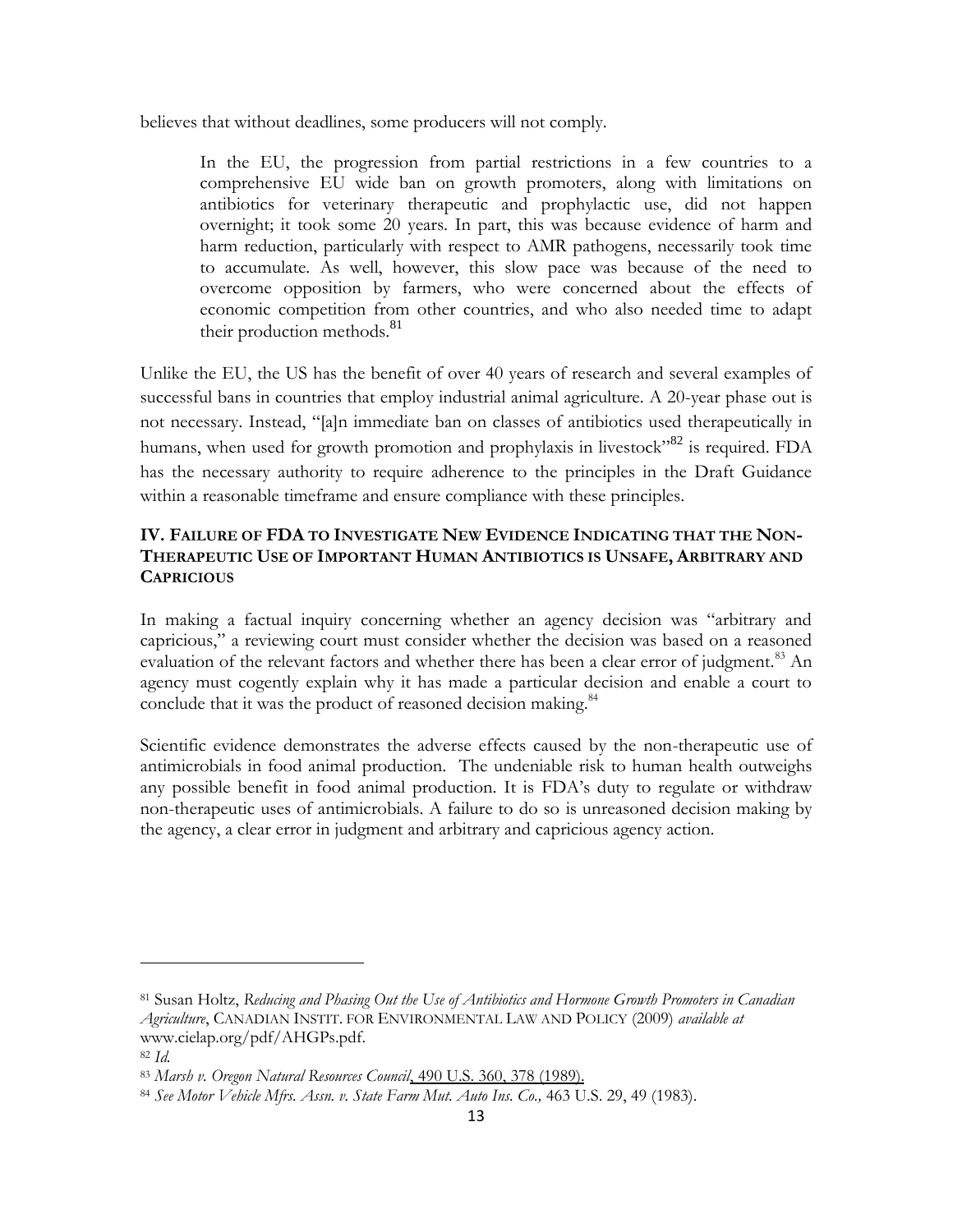### **CONCLUSION**

For the foregoing reasons, CFS urges FDA to use its regulatory authority to require producers to discontinue the non-therapeutic use of antimicrobial drugs in food animals.

Respectfully Submitted,

Paige Tomaselli Staff Attorney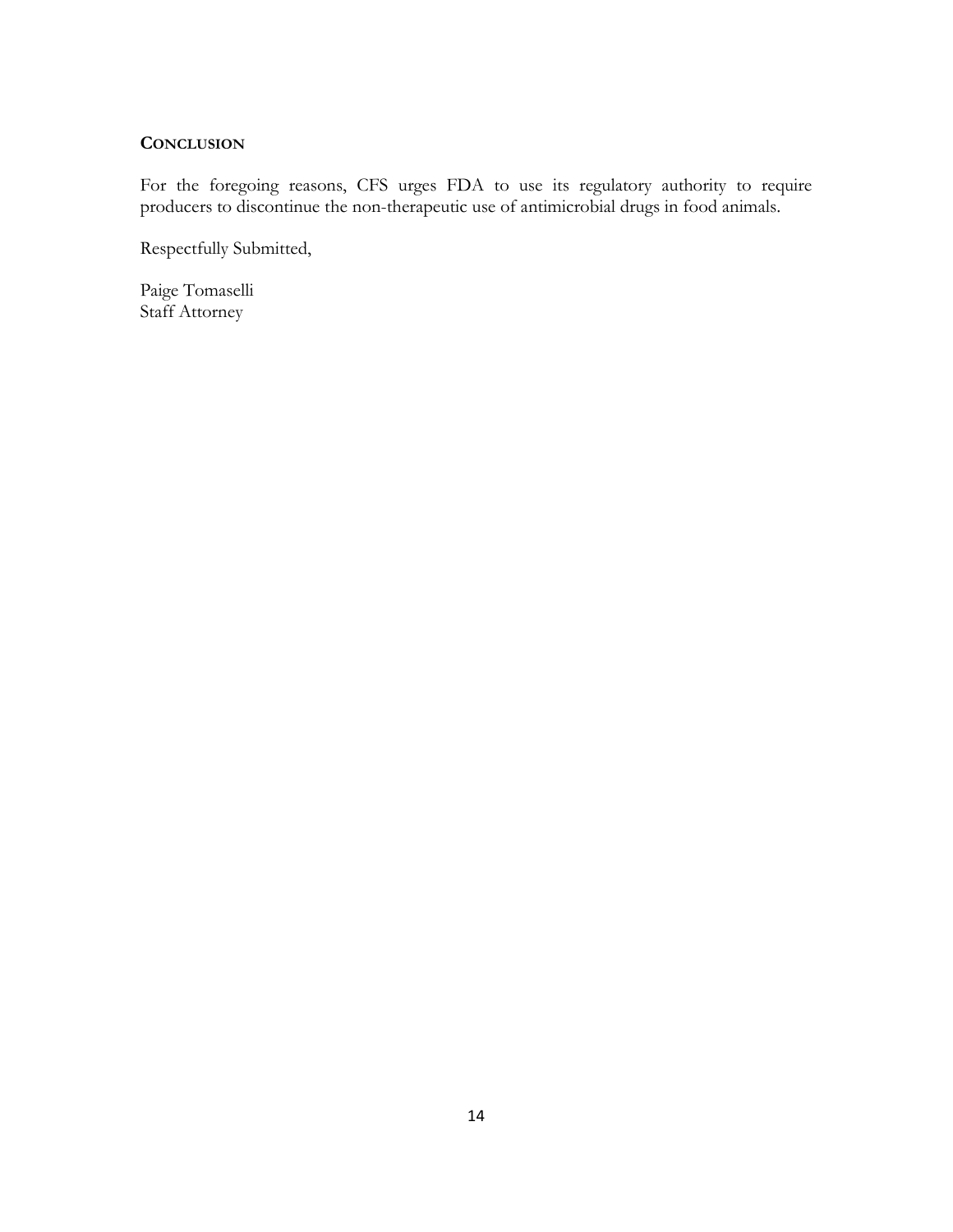# **APPENDIX A TIMELINE OF INTERNATIONAL ACTION**

- 1971: The UK banned the use of penicillin and tetracycline for growth promotion<sup>85</sup>  $\bullet$
- 1986: Sweden banned the use of all antibiotics for growth promotion<sup>86</sup>
- 1995: Denmark banned the non-therapeutic use of avoparcin for growth promotion in Denmark<sup>87</sup>
- 1996: Norway and Germany banned the non-therapeutic use of avoparcin for growth promotion<sup>88</sup>
- 1997: The European Union banned the non-therapeutic use of avoparcin for growth promotion<sup>89</sup>
- 1997: The World Health Organization recommended terminating the use of antibiotics for growth promotion in animals if they are also used in human medicine or are known to potentially become cross-resistant to antibiotics used in human  $medicine^{90}$
- 1998: Denmark banned the non-therapeutic use of vrginiamycin for growth promotion $91$
- 1998: Denmark instituted a voluntary ban on all antibiotic growth promoters and a national tax on antibiotic growth promoters $92$
- 1998: Finland banned the use of spiramycin for growth promotion
- 1998: The EU implemented an overall ban of virginiamycin, bacitracin, tylosin and spiramycin for growth promotion $^{93}$
- 2000: The EU voted to phase out all non-therapeutic use of antibiotics for growth promotion beginning in 2006<sup>94</sup>
- $\bullet$ 2006: The EU discontinued all non-therapeutic use of antibiotics for growth promotion $^{95}$

# **APPENDIX B NANO DRUGS**

<sup>86</sup> *Id*.

- <sup>94</sup> *Id*.
- <sup>95</sup> *Id*.

<sup>85 1999</sup> GAO Report on Antibiotics.

<sup>87</sup> Aug. 2009 Danish Veterinary and Food Admin. Information Note.

<sup>88</sup> *Emerging Infection Diseases: Use of Antimicrobial Growth Promoters in Food Animals and Enterococcus faecium Resistance to Therapeutic Antimicrobial Drugs in Europ*e, CENTER FOR DISEASE CONTROL (July 1999), *available at* http://www.cdc.gov/ncidod/eid/vol5no3/wegener.htm

<sup>89</sup> *Id*.

<sup>90 1999</sup> GAO Report on Antibiotics.

<sup>91</sup> *Id*.

<sup>92</sup> Aug. 2009 Danish Veterinary and Food Admin. Information Note.

<sup>93</sup> *Id*.